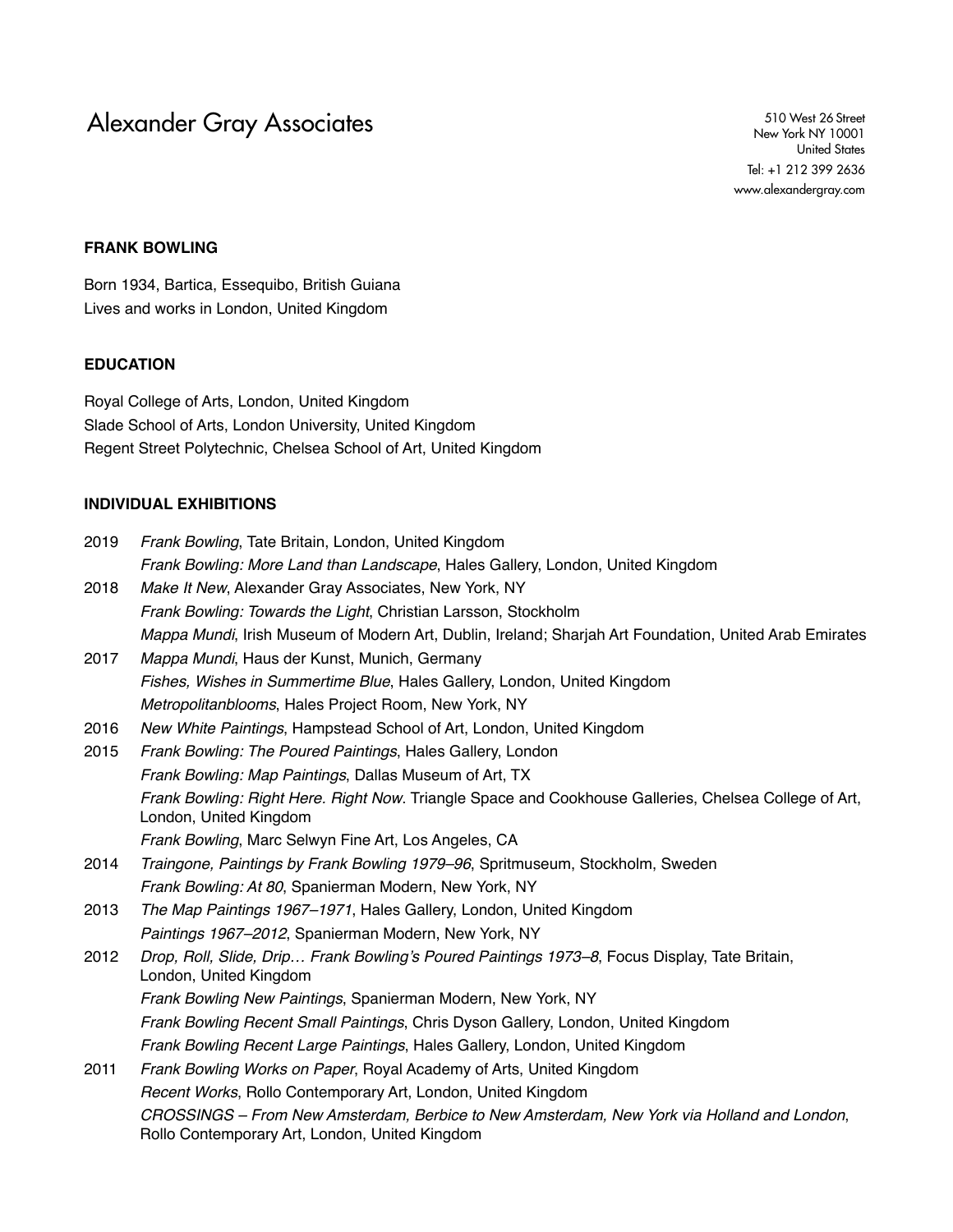*Enter the Dragon – Frank Bowling large works from the 80s*, Hales Gallery, London, United Kingdom 2010 *Frank Bowling Solo Survey Exhibition: Paintings 1974 - 2010*, Spanierman Modern, New York, NY *Frank Bowling - Recent Paintings*, Rollo Contemporary Art, London, United Kingdom 2009 *Frank Bowling, OBE, RA: Paintings*, Winchester Discovery Centre, Winchester, Hampshire, United Kingdom *Light And Water, Frank Bowling RA Big Paintings*, Clifford Chance, Canary Wharf, London, United Kingdom *Zippers: New Pictures 2009*, Rollo Contemporary, London, United Kingdom 2008 *Big Paintings*, The Gallery, The Arts Institute at Bournemouth, Dorset, United Kingdom University of Wolverhampton, School of Art, United Kingdom *Pond life and other paintings*, Poussin Gallery, London, United Kingdom *New York Works*, Rollo Contemporary Art, London, United Kingdom G.R. N'Namdi Gallery, Detroit, MI G.R. N'Namdi Gallery, Chicago, IL G.R. N'Namdi Gallery, New York, NY 2007 Peg Alston Fine Arts, New York, NY The Arts Club, in collaboration with Rollo Contemporary Art, Dover Street, London, United Kingdom 2006 *Frank's Colour*, Sir Hugh Casson Room for Friends of the Royal Academy, Royal Academy of Arts, London, United Kingdom G.R. N'Namdi Gallery, Chicago, IL G.R. N'Namdi Gallery, New York, NY *The White Paintings*, Rollo Contemporary Art, London, United Kingdom ArtSway, Sway, Hampshire, United Kingdom 2005 Peg Alston Fine Arts, New York, NY *Full of Light*, G.R. N'Namdi Gallery, Detroit, MI 2004 Heidi Cho Gallery, New York, NY *4 Decades with Color*, The Philips Museum of Art, Franklin & Marshall College, Lancaster, PA Sande Webster Gallery, Philadelphia, PA Broadbent Gallery, London, United Kingdom 2003 Outfitters gallery, Margate, Kent, United Kingdom G.R N'Namdi Gallery, Detroit, MI *Bending the Grid*, Aljira, A Center For The Arts, Newark, NJ Skoto Gallery, New York, NY *What's Underneath*, Delibar, Charterhouse Street, London, United Kingdom 2002 Peg Alston Fine Arts, New York, NY 2001 Georgetown Gallery of Art, Washington, DC UFA Gallery, Chelsea, New York, NY Rohde und Nerlich, Berlin, Germany 2000 G.R. N'Namidi Gallery, Chicago, IL G.R. N'Namidi Gallery, Birmingham, MI Peg Alston Fine Arts, New York, NY 1999 UFA Galley, New York, NY 1998 Rush Arts Gallery, New York, NY 1997 Gallery 11, University of Bradford, Bradford, Yorkshire, United Kingdom DE LA WARR Pavilion, Bexhill on Sea, East Sussex, United Kingdom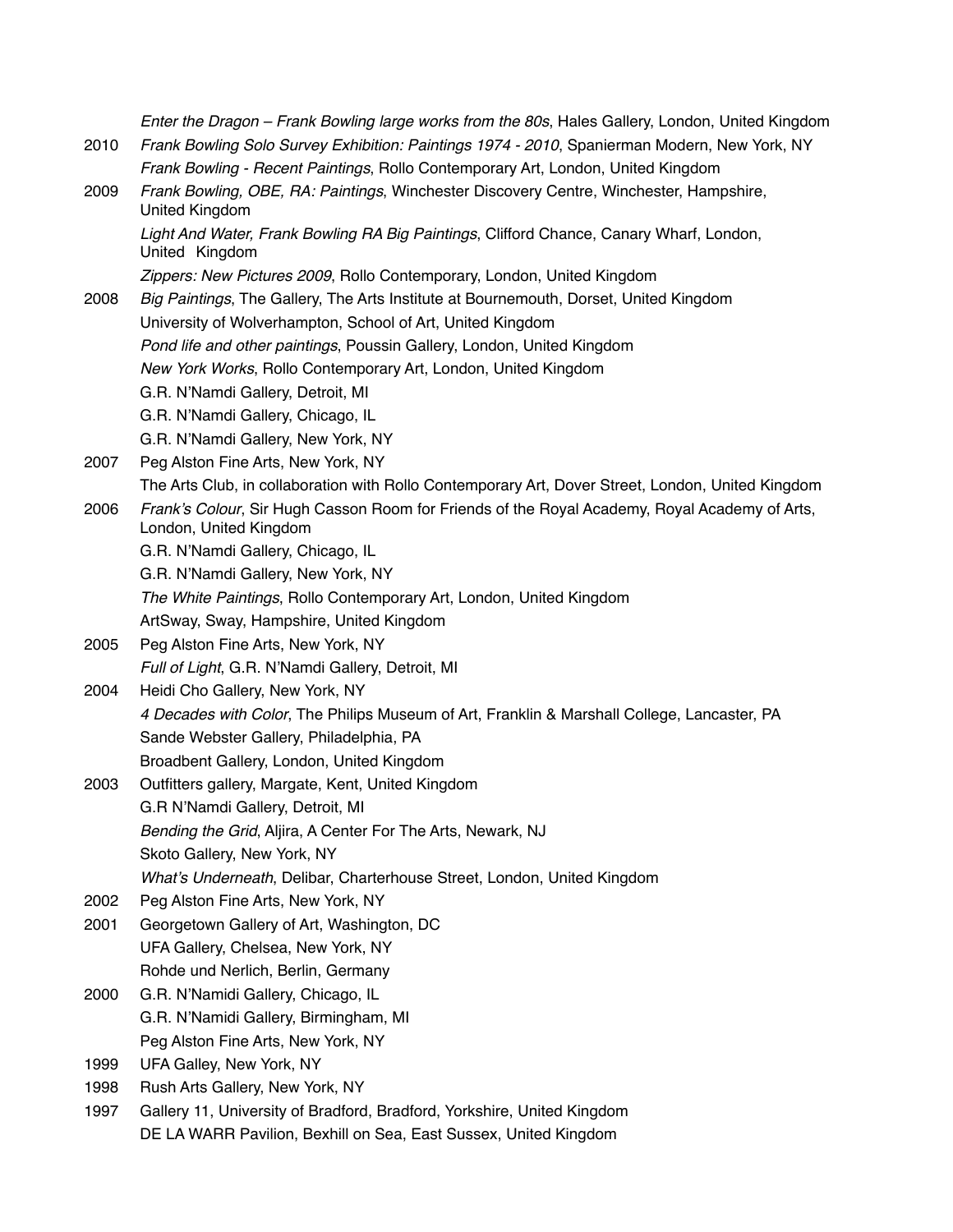South Hill Park Arts Centre, Bracknell, Berkshire, United Kingdom The Herbert Art Museum & Gallery, Coventry, United Kingdom Midlands Art Centre, Birmingham, United Kingdom The Cut Gallery, Waterloo, London, United Kingdom The YAA Asantewaa Arts Centre, Paddington, London, United Kingdom Center for Arts & Culture, Skylight Gallery, Restoration Plaza, Brooklyn, NY Camille Love Gallery, Atlanta, GA Christiane Nienaber Gallery, New York, NY 1996 *Bowling Through The Century*, 6 Venues Leicester City Gallery, Leicester, United Kingdom 1995 AFTU/ Bill Hodges Gallery, New York, NY The Cut Gallery, Waterloo, London, United Kingdom 1993 National Academy of Sciences, Washington DC Heimatmuseum, Eckernforde, Schleswig Holstein, Germany 1991 Wilmer Jennings at Kenkeleba, New York, NY 1990 The Royal West of England Academy, Bristol, United Kingdom 1989 Tibor de Nagy Gallery, New York, NY *Bowling Through The Decade*, University Art Gallery, Reading, United Kingdom 1988 Castlefield Gallery, Manchester, United Kingdom Municipal Art Gallery, Limerick, Ireland, United Kingdom Crawford Art Gallery, Cork, Ireland, United Kingdom The Senate House, University of Liverpool, United Kingdom 1986 Serpentine Gallery, London, United Kingdom Tibor de Nagy Gallery, New York, NY Arcade Gallery, Harrogate, United Kingdom 1983 Tibor de Nagy Gallery, New York, NY 1982 Tibor de Nagy Gallery, New York, NY 1981 Vecu, Antwerp, Belgium 1980 Tibour de Nagy Gallery, New York, NY 1979 Tibor de Nagy Galley, New York, NY 1978 *Frank Bowling Retrospective*, Newcastle up Tyne Polytechnic Art Gallery, Newcastle, United Kingdom 1977 William Darby, London, United Kingdom *Selected Paintings 1976-77*, Acme Gallery, London, United Kingdom 1976 Watson/de Nagy & Company, Houston, TX 1975 Tibor de Nagy Gallery, New York, NY William Darby, London, United Kingdom 1974 Noah Goldowsky Gallery, New York, NY 1973 Gallery Center for Inter-American Relations, New York, NY 1971 Whitney Museum of American Art, New York, NY 1966 Terry Dintenfass, New York, NY 1963 Grabowski Gallery, London, United Kingdom 1962 Grabowski Gallery, London, United Kingdom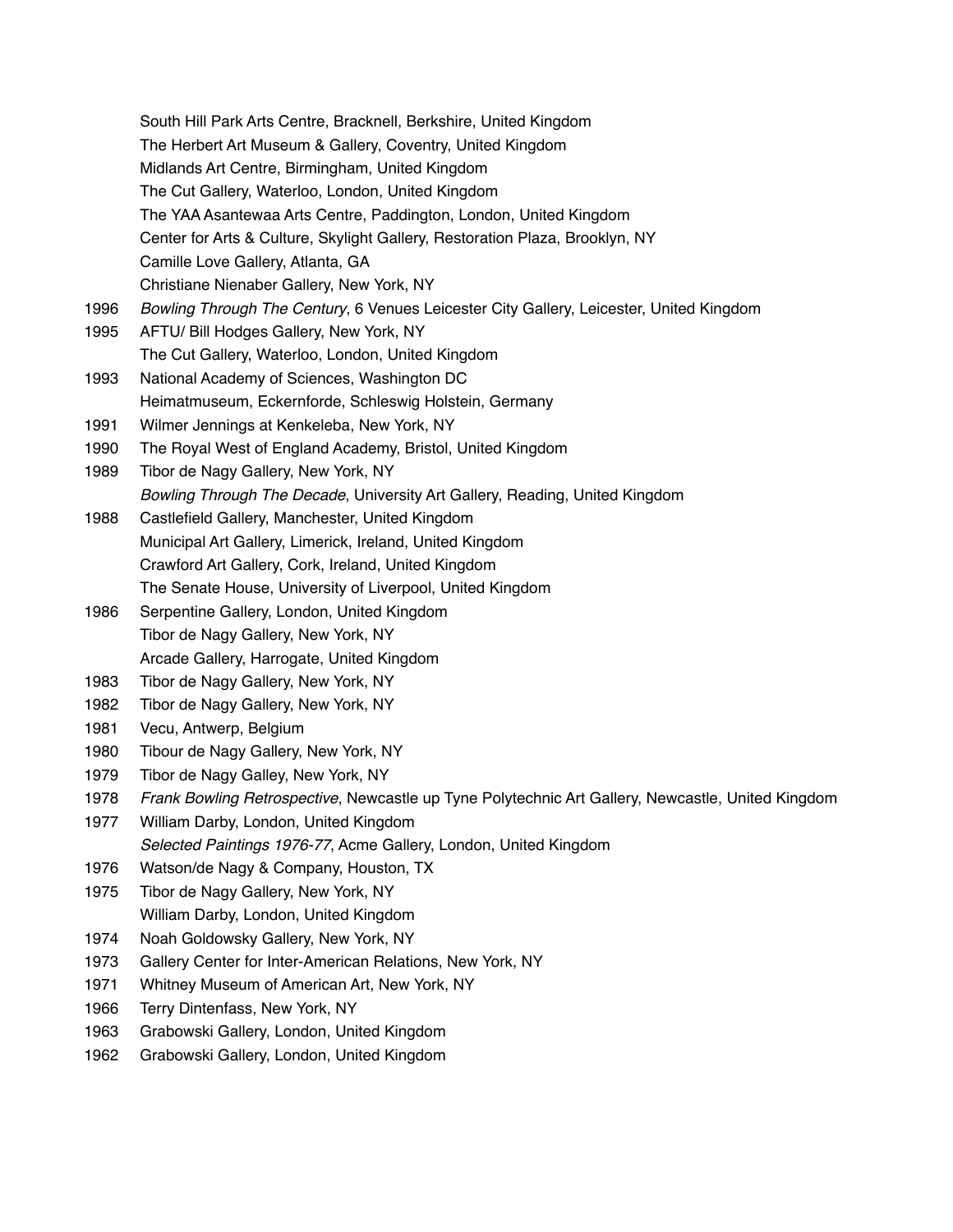## **GROUP EXHIBITIONS**

2020 *Summer Exhibition 2020*, Royal Academy of Arts, London, United Kingdom *RELATIONS: Diaspora and Painting*, Fondation Phi pour l'art contemporain, Montreal, Canada *Soul of a Nation: Art in the Age of Black Power*, The Museum of Fine Arts, Houston (MFAH), TX *Black Refractions: Highlights from The Studio Museum in Harlem*, Smith College Museum of Art, Northampton, MA; Frye Art Museum, Seattle, WA; Utah Museum of Fine Arts, Salt Lake City, UT 2019 *The Shape of Abstraction: Selections from the Ollie Collection*, Saint Louis Art Museum, MO *The Warmth of Other Suns*, The Phillips Collection, Washington, DC *From Dürer to Digital and 3-D*, Trenton City Museum, NJ *Soul of a Nation: Art in the Age of Black Power*, The Broad, Los Angeles, CA; The de Young Museum, Fine Arts Museums San Francisco (FAMSF), CA *Spilling Over: Painting in the 1960s*, Whitney Museum of American Art, New York, NY *Mapping Black Identities*, Minneapolis Institute of Art, MN *Black Refractions: Highlights from The Studio Museum in Harlem*, The Museum of the African Diaspora, San Francisco, CA; Gibbes Museum of Art, Charleston, SC; Kalamazoo Institute of Arts, MI 2018 *Epic Abstraction: Pollock to Herrera*, The Metropolitan Museum of Art, New York, NY *From Color & Form to Expression & Response: Abstract Art at University of Delaware*, Mechanical Hall, University of Delaware, Newark, DE *250th Summer Exhibition*, Royal Academy of Arts, London, United Kingdom *Soul of a Nation: Art in the Age of Black Power*, Crystal Bridges, Bentonville, AR; Brooklyn Museum, NY 2017 *Looking Anew: Art and Estrangement, 1900—2000*, Bowdoin College Museum of Art, Brunswick, ME *Impulse!*, Pace, London, United Kingdom *Soul of a Nation: Art in the Age of Black Power*, Tate Modern, London, United Kingdom *Summer Exhibition*, Royal Academy of Arts, London, United Kingdom *Thinking Out Loud: Notes for an Evolving Collection*, The Warehouse, Dallas, TX 2016 *Circa 1970*, Studio Museum Harlem, New York, NY *Land, Sea and Air*, New Art Gallery Walsall, West Midlands, United Kingdom *Postwar - Art between the Pacific and Atlantic 1945–65*, Haus der Kunst, Munich, Germany 2015 *Pretty Raw: After and Around Helen Frankenthaler*, The Rose Art Museum, Brandeis University, MA *A Marriage of Styles: Pop to Abstraction*, Mascalls Gallery, Paddock Wood, United Kingdom *Affecting Presence and the Pursuit of Delicious Experiences*, The Menil Collection, Houston, TX 2014 *I Cheer a Dead Man's Sweatheart*, De la Warr Pavilion, Bexhill on Sea, United Kingdom *Caribbean: Crossroads of the World*, Perez Art Museum Miami, FL *Witness: Art and Civil Rights in the Sixties*, Brooklyn Museum, Brooklyn, NY 2013 *Grit to Gold: Collaging the Abstract*, Standpoint Gallery, London, United Kingdom *BP Walk Through British Art*, Tate Gallery, London, United Kingdom 2012 *Fifteen Contemporary Artists represented by Spanierman Gallery*, Spanierman Gallery, New York, NY *British Design 1948–2012. Innovation in the Modern Age*, Victoria and Albert Museum, London, United Kingdom *Frank Bowling and Dennis DeCaires*, University of Glyndwr, Wrexham, United Kingdom *A Family Affair*, Cello Factory, London, United Kingdom *Bowling's Friends*, The Cello Factory, London, United Kingdom *Migrations*, Tate Britain, London, United Kingdom *New Possibilities: Abstract Paintings from the Seventies*, The Piper Gallery, London, United Kingdom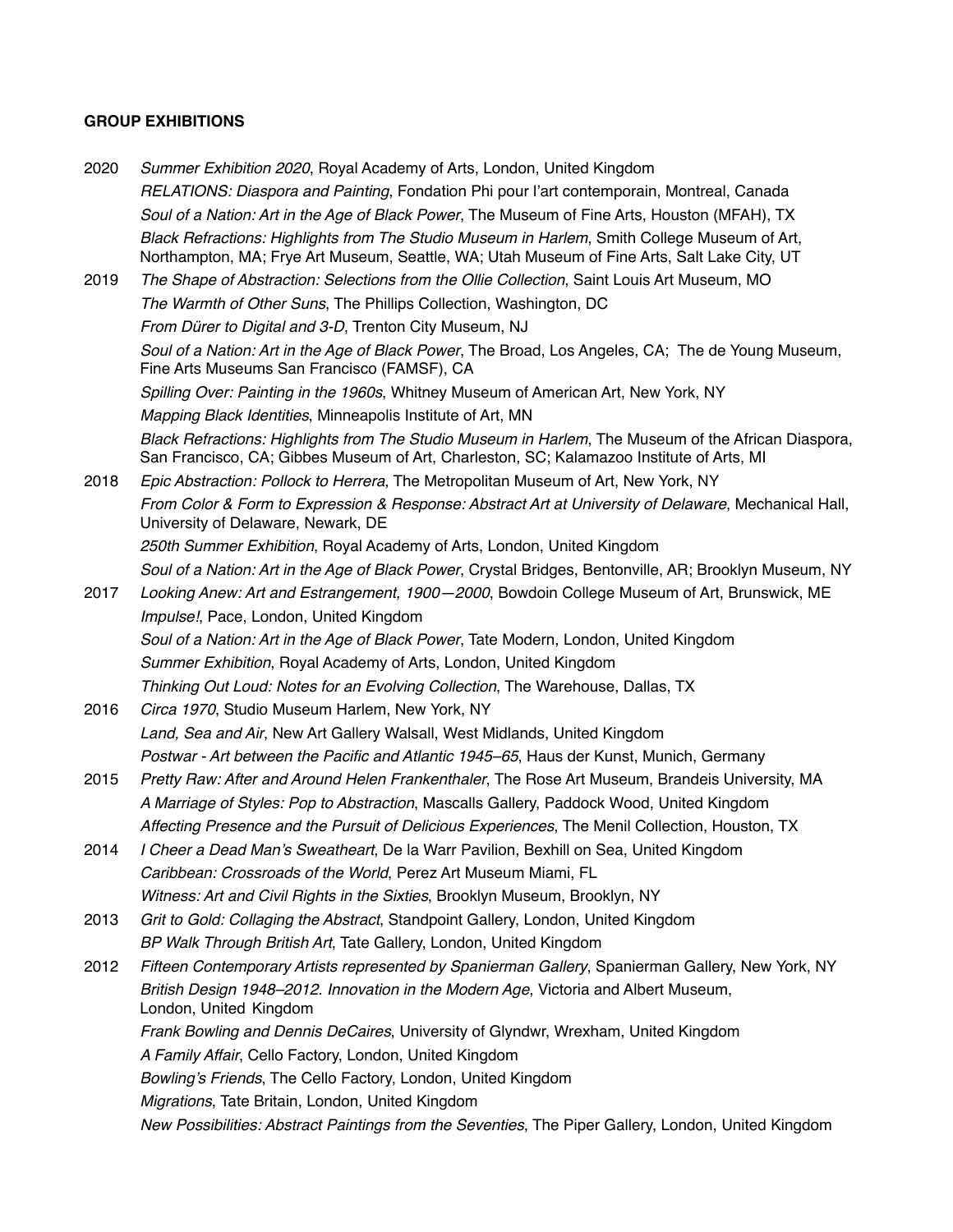*Solomon. Boxer. Bowling, Syd Simon, Stanley Boxer and Frank Bowling*, Spanierman Modern, New York, NY

- 2011 *Bowling's crew*, Painters, The Cello Factory, London, United Kingdom *Frank Bowling & Graham Mileson: Paintings*, The Cello Factory, London, United Kingdom *Royal Academy Summer Exhibition*, Burlington House, London, United Kingdom
- 2010 *Abstract Relations*, University of Delaware, University Museums Mechanical Hall Gallery, Newark, DE *African American Masters of Abstraction*, Anita Shapolsky Gallery, New York, NY *Afro Modern: Journeys through the Black Atlantic*, Tate Liverpool, Liverpool, United Kingdom *Poussin Review 2010: New to Sight*, Poussin Gallery, London, United Kingdom *Pinta - The Modern & Contemporary Latin America Art show*, London Earls Court Exhibition Centre, London, United Kingdom *Pinta - The Modern & Contemporary Latin American Art Show*, New York, NY *The London Group Annual Exhibition 2010*, The Cello Factory, London, United Kingdom 2009 *Mark of the Hand*, Spanierman Modern, New York, NY *Royal Academy Summer Exhibition*, Royal Academy, London, United Kingdom *Gallery Selections*, Spainerman Modern, New York, NY
	- *Expanding Boundaries: Lyrical Abstraction*, Boca Raton Museum of Art, Boca Raton, FL

*British Subjects: Identity & Self-Fashioning 1965–2009*, Neuberger Museum of Art, Purchase College, State University of New York, Purchase, NY

*Sound: Print Record: African American Legacies*, University of Delaware, University Museums Mechanical Hall Gallery, Newark, DE

2008 *Redemption Song*, Jubilee Library, Brighton, United Kingdom *The London Group: 95th Anniversary Exhibition*, Menier Gallery, Southwark Street, London, United Kingdom *Rollo Preview 08*, Rollo Contemporary Art, London, United Kingdom

*Something to Look Forward to*, Curated by Bill Hutson, Flint Institute of Arts, Flint, MI; Morris Museum of Art, Augusta, GA; HUB-Robeson Galleries, Penn State University, University Park, PA

2007 *25th Anniversary Exhibition: Forms of Abstraction*, G.R. N'Namidi Gallery, New York, NY; G.R. N'Namidi Gallery, Detroit MI; G.R. N'Namidi Gallery, Chicago, IL

*(C)artography - Map-Making as ARTFORM*, Crawford Art Gallery, Cork, Ireland *Swingujacy London, Kolekcja Grabwskigo (Swinging London, Grabowski Collection)*, Muzeum Aztuki, Lodz, Poland

*Something to Look Forward to*, curated by Bill Hutson, Museum of Texas Tech University, Lubbock, TX

- 2006 *Energy/Experimentation: Black Artists 1964–1980*, The Studio Museum in Harlem, New York, NY *Unstitched, Unbound: Imprints for Change*, The Nathan Cummings Foundation, New York, NY *Something to Look Forward to,* curated by Bill Hutson, Marianna Kistler Beach Museum of Art, Kansas State University, Manhattan, KS; California African-American Museum, Los Angeles, CA
- 2005 *The London Group Annual Exhibition*, Bankside Gallery, London, United Kingdom *Something to Look Forward to*, curated by Bill Hutson, Heckscher Museum of Art, Huntington, NY
- 2004 *Something to Look Forward to*, curated by Bill Hutson, The Phillips Museum Of Art, Franklin & Marshall College, Lancaster, PA

*This Was Tomorrow: Art and the 60s*, Tate Britain, London, United Kingdom

*A Century of American Art: The Paul R Jones Collection*, University of Delaware, Newark, DE

2002 *Forms of Abstraction 111: Abstract Works from the 60s, 70s, & 80s,* G.R. N'Namdi Gallery, Detroit, MI *Six American Masters - Bowling, Cater, Clark, Huston, Loving, Pindell*, Sugar Hill Art Center, New York, NY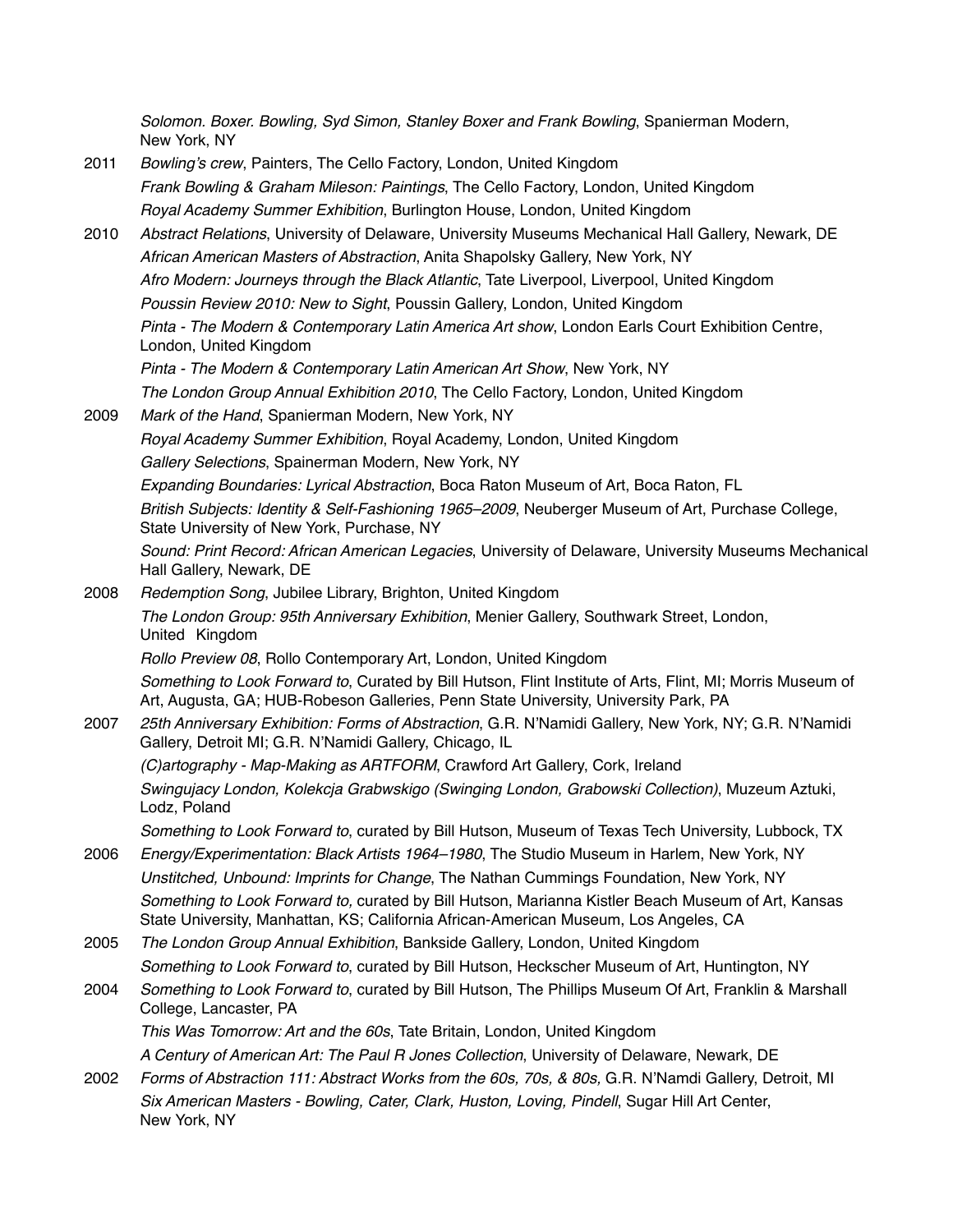*Tate Unseen, Living Artists from the Tate Storeroom*, Gallery, Lincoln, United Kingdom *No Greater Love*, *Abstraction*, Jack Tilton/ Anna Kustera Gallery, New York, NY *London Group*, Woodlands Gallery, London, United Kingdom *The Painted Path*, Broadbent Gallery, London, United Kingdom *Fault Lines: Contemporary African Art and Shifting Landscapes*, curated by Gilane Tawadros, 50th Venice Biennale, Venice, Italy *Not Just For Christmas: Visual Art with Life and Soul*, Outfitters Gallery, Kent, United Kingdom *Confluence*, Pilgrim Gallery, London, United Kingdom 2001 *Jazz and Visual Improvisation*, Katonah Museum of Art, Katonah, NY *Take Five*, G.R. N'Namdi Gallery, Chicago, IL *Group Show 2002*, Peg Alston Fine Arts, New York, NY 2000 *19th & 20th Century: African American Art*, Kenkeleba Gallery, New York, NY *In A Marine Light*, The Custom House Gallery, South Shields, United Kingdom *African American Abstraction*, City East, Atlanta, GA 1998 *The Faneli show*, O.K. Harris Gallery, New York, NY *The African-American Fine Arts Collection of the New Jersey State Museum*, New Jersey State Museum, Trenton, NJ 1997 *Skylight Gallery Holiday Exhibition*, Skylight Gallery, Brooklyn, NY *In the Spirit*, Cinque Gallery, New York, NY *Space, Time and Object – Black Abstractionists*, Institute For Research On the African Diaspora in the Americas and the Caribbean, City University of New York, New York, NY *Celebration (Significant Smaller Works)*, Judith Klein Gallery, New York, NY *A Year in the Life of Present Modernism*, Tribes Gallery, New York, NY 1996 *For The Young Collector*, *a k a Small Gems*, Tribes Gallery, New York, NY Harlech Biennale 1996, Wales, United Kingdom *The Discerning Eye*, Mall Galleries, London, United Kingdom 1995 *Abstract in Black*, School 33 Art Center, Baltimore, MD Skoto Gallery, New York, NY 1994 *Gala*, Breanu University, Gainesville, GA Clove Gallery, London, United Kingdom Skoto Gallery, New York, NY *Dimensions of Guyana*, Camille Love Gallery, Atlanta, GA *Caribbean Visions: Contemporary Painting and Sculpture*, Centre for Fine Arts, Miami, FL; New Orleans Museum of Art, New Orleans, LA; The Wadsworth Athenaeum, Hartford, CT 1993 *Landscape as Metaphor: The Transcendental Vision*, Fitchburg Museum, Fitchburg, MA; Newport Art Museum, Newport, RI; Farnsworth Museum, Rockland, ME 1992 *2nd Coming*, South London Gallery, London, United Kingdom *Whitechapel Open*, Whitechapel Gallery London, United Kingdom *A/ Cross currents, Synthesis in African American Abstract Painting*, Dakar Biennale, Dakar, Senegal; Abidjan, Ivory Coast 1991 *The Search for Freedom, African American Abstract Painting 1945–75*, Kenkeleba House, New York, NY; Cleveland Institute of Art, OH; State University of New York, New Paltz, NY *Affinities in Paint*, Crane Gallery, London, United Kingdom Greenwich Citizens Gallery, London, United Kingdom Lanchester Gallery, Coventry Polytechnic, Coventry, United Kingdom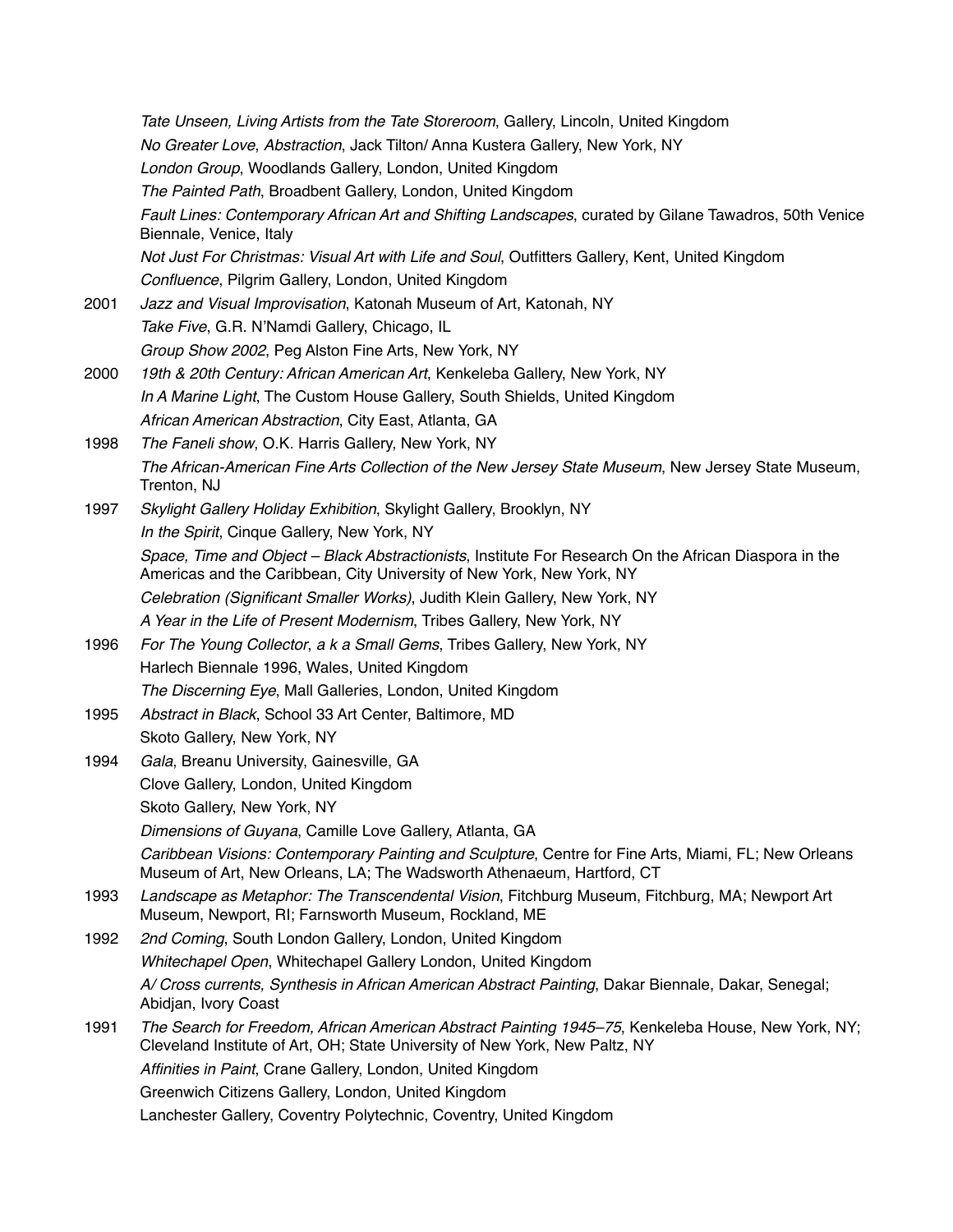- 1990 *The Other Story, Afro-Asian Artists in Post-War Britain,* Wolverhampton Art Gallery; Manchester City Art Gallery and Cornerhouse, United Kingdom *Summer Exhibition*, Royal Academy, London
- 1989 *Whitechapel Open*, Whitechapel Gallery, London, United Kingdom *National Mid-Year Exhibition*, The Butler Institute of American Art, Youngstown, OH *Recent Painting & Sculpture*, South London Gallery, London, United Kingdom *The Other Story, Afro-Asian Artists in Post-War Britain*, Hayward Gallery, London touring to Wolverhampton and Manchester, United Kingdom *Summer Exhibition*, Royal Academy, London, United Kingdom Tibor de Nagy Gallery, Chicago Art Fair, Chicago, IL 198 Gallery, London, United Kingdom *Jouvert*, Swindon; Huddersfield; Bradford; Cheltenham, United Kingdom *My Generation: 10 Contemporary Abstract Artists*, Atkinson Art Gallery, Stockport; Skelmersdale Library Art Centre, Lancashire, United Kingdom The Umana Yana, Georgetown, Guyana 1988 *Exhibition Road, Painters at the Royal College of Art*, Royal College of Art, London, United Kingdom *Summer Exhibition*, Royal Academy, London, United Kingdom *Whitechapel Open*, Whitechapel Gallery, London, United Kingdom *The Presence of Painting, aspects of British Abstraction*, Mappin Art Gallery, Sheffield; Hatton Gallery, Newcastle; Ikon Gallery, Birmingham, United Kingdom *Fuse Gallery*, Charterhouse Street, London, United Kingdom
- 1987 *Variations in Matter Painting*, Anita Shapolsky Gallery, New York, NY Kingsborough Community College Gallery, New York, NY *On a Plate*, Serpentine Gallery, London, United Kingdom *Painting and Sculpture*, Trelawney Road, Bristol, United Kingdom *The Day Book*, Smiths Gallery, London, United Kingdom *The First American: Selections from the Nancy Sayles Day Collection of Latin American Art*, Americas Society, New York, NY; El Paso Museum of Art, El Paso, Texas; Boston University Art Gallery, Boston, MA; University of Florida, Gainesville, FL; Museum of Art, Rhode Island School of Design, Providence, RI
- 1986 *Caribbean Expressions in Britain*, Leicester Museum, Leicester, United Kingdom
- 1984 Colby College Art Gallery, Waterville, ME
- 1983 *Place 1*, Gimpel Fils, London, United Kingdom
- 1982 *Bowling, Loving, Mohr*, The Currier Gallery, Manchester, NH; The Heckscher Museum, Huntington, NY; Kresge Art Center, Michigan State University, East Lansing, MI
- 1981 *Mapped Art*, Galleries of the University of Texas, Austin, TX; Toledo Museum of Art, Toledo, OH
- 1980 *Hayward Annual*, Hayward Gallery, London, United Kingdom *Maps*, John Michael Kohler Art Center, Sheboygan, WI *Summer Exhibition*, Royal Academy, London, United Kingdom
- 1979 *British Art Show*, Mappin Art Gallery, Sheffield; Newcastle; Bristol, United Kingdom *Contemporary Caribbean Artists – African Expressions*, Bronx Museum, Bronx, NY *The Russell Coates Modern Artists Exhibition*, Russell Coates Art Gallery & Museum, Bournemouth, United Kingdom
	- *Another Generation*, The Studio Museum in Harlem, New York, NY
- 1978 *Selected Works from Tibor de Nagy Gallery,* Mint Museum, Charlotte, NC
- 1977 *Artists' Maps*, Philadelphia College of Art, Philadelphia, PA *25 Years of British Painting*, Royal Academy, London, United Kingdom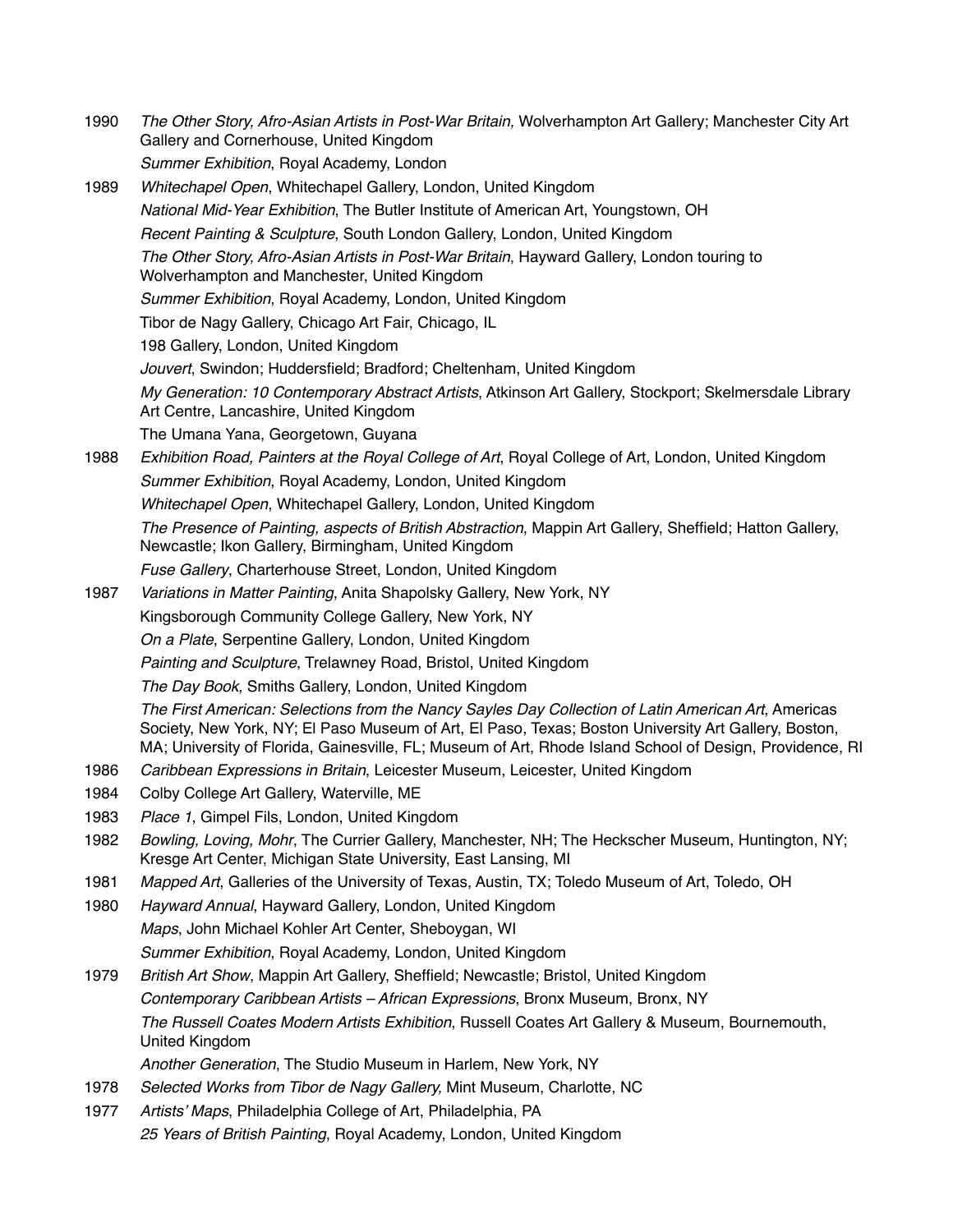- 1976 *The Golden Door*, *Artist Immigrants of America*, 1876–1976, Hirshhorn Museum & Sculpture Garden, Washington, DC
- 1972 *Two Guyanese Painters, Phillip Moore and Frank Bowling*, Guyana Consulate, New York, NY
- 1971 *Whitney Biennial: Contemporary American Art*, Whitney Museum of American Art, New York, NY *Contemporary Black Artists in America*, Whitney Museum of American Art, New York, NY
- 1970 *Some American History*, Rice University, Houston, TX *Afro-American Artists*, Boston-New York, Museum of Fine Arts, Boston, MA
- 1969 *5 + 1*, The Art Museum, Princeton University, N.J; State University of New York at Stony Brook, NY *Whitney Annual Contemporary American Painting*, Whitney Museum of American Art, New York, NY
- 1968 *The Obsessive Image*, Institute of Contemporary Arts, London, United Kingdom
- 1964 *The London Group*, Tate Gallery, London, United Kingdom

## **PUBLIC COLLECTIONS**

Arts Council of Great Britain AT&T Corporation, New York, NY Boca Raton Museum of Art, FL Calouste Gulbenkian Foundation, Lisbon, Portugal Chase Manhattan Bank, New York, NY Dallas Museum of Art, TX de Young, Fine Arts Museums of San Francisco, CA Eli and Edythe Broad Art Museum, Michigan State University, East Lansing, MI Franklin and Marshall College, The Phillips Museum of Art, Lancaster, PA Guyana National Collection, Castellani House, Georgetown, Guyana Herbert Art Gallery and Museum, Coventry, United Kingdom Herbert F. Johnson Museum, Cornell University, Ithaca, NY Lloyds of London, United Kingdom London Borough of Southwark, United Kingdom London Lighthouse, United Kingdom Menil Foundation, Houston, TX Metropolitan Museum of Art, New York, NY Minneapolis Institute of Art, MN Moderna Museet, Stockholm, Sweden Museum of Fine Arts, Boston, MA The Museum of Modern Art, New York, NY N'Namdi Center for Contemporary Art, Detroit, MI National Gallery of Jamaica, Kingston, Jamaica National Museum Wales, Cardiff, United Kingdom New Jersey State Museum, Trenton, NJ Neuberger Museum, State University of New York at Purchase, NY Owens Corning Fiberglass Corporation, Toledo, OH Rhode Island School of Design Museum, Providence, RI Royal Academy of Arts, London, United Kingdom Royal College of Art, London, United Kingdom Saint Louis Art Museum, MO San Francisco Museum of Modern Art (SFMOMA), CA Tate Gallery, London, United Kingdom University of Liverpool, United Kingdom University Museums at the University of Delaware, Newark, DE Unilever PLC, United Kingdom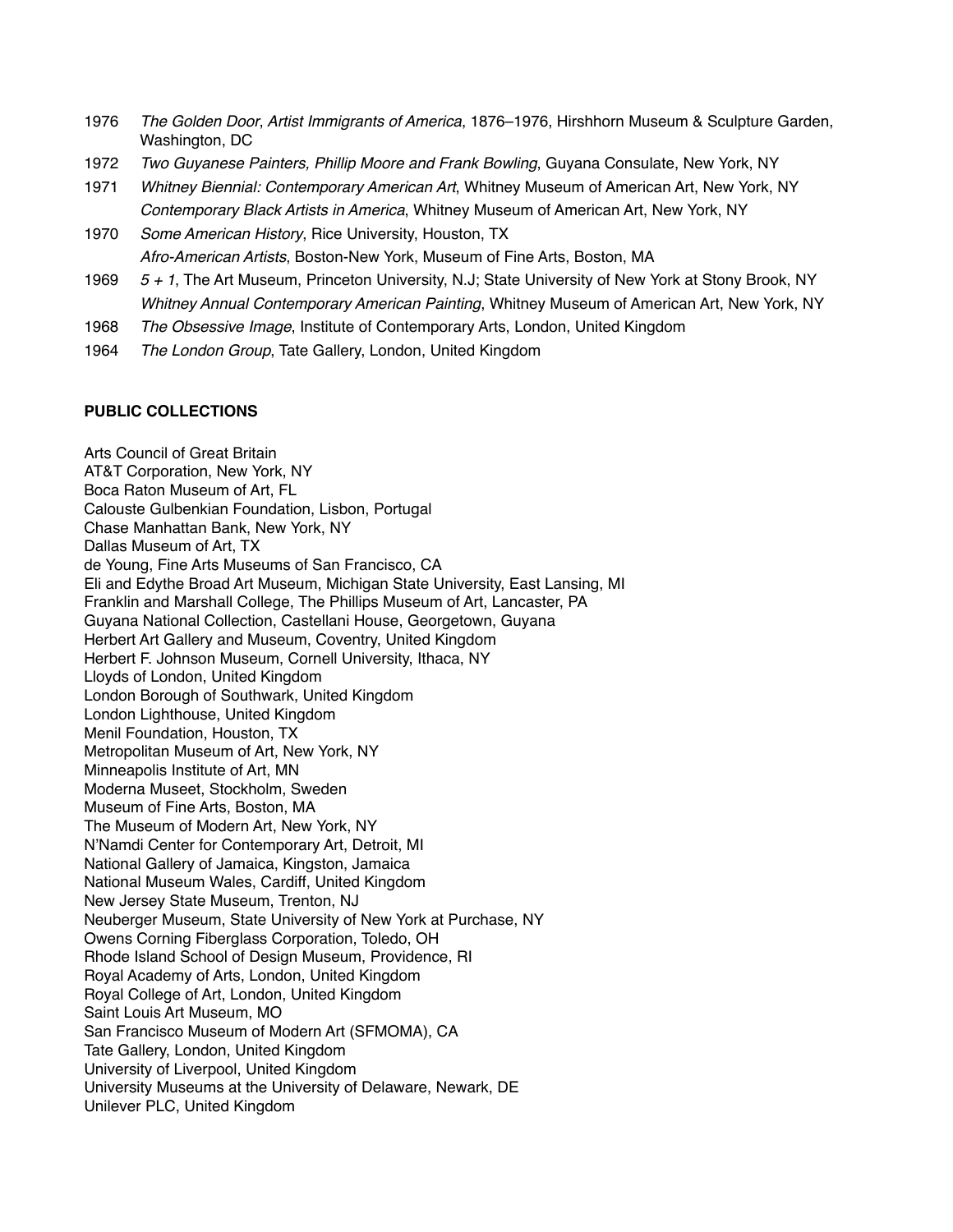Victoria and Albert Museum, London, United Kingdom Wadsworth Atheneum Museum of Art, Hartford, CT Westinghouse Electric Corporation, Monroeville, PA Whitney Museum of American Art, New York, NY

#### **AWARDS AND HONORS**

- 2020 Kt: Knight Bachelor
- 2008 OBE: Order of the British Empire
- 2007 Honorary Doctorate, University of Wolverhampton, England, United Kingdom
- 2006 Honorary Fellow, The Arts Institute at Bournemouth, Dover, United Kingdom
- 2005 Member Royal Academy of Art, United Kingdom
- 1998 Pollock Krasner Award
- 1996 Absolut Bowling, Absolut Vodka Commission
- 1992 Pollock Krasner Award
- 1977 Arts Council of Great Britain Award
- 1975 New York State CAPS Award
- 1973 John Simon Guggenheim Memorial Fellowship
- 1972 Visiting Artists Program, New York State Council of the Arts
- 1968–9 Artist in Residence, New York State Council of the Arts, Critics Choice Program
- 1967 Painting Prize, Edinburgh Open 100, Edinburgh, Scotland, United Kingdom John Simon Guggenheim Memorial Fellowship
- 1966 First World Festival of Negro Art, Dakar, Senegal Grand Prize for Contemporary Art
- 1964 Shakespeare Quarto-Centenary, Stratford-on-Avon, United Kingdom
- 1963 Calouste-Gulbenkian Foundation, Painting Purchase Award
- 1962 Associate of the Royal College of Art [MFA] Royal College of Art, Silver Medal

## **SELECTED WRITINGS**

"Where I Work." *The Guardian*, February 7, 2015.

"The Middle of the Day." By Courtney J. Martin. *Frieze Magazine* 147, May 2012.

Catalogue essay in *Graham Mileson*, Exh. cat. London: Stephen Lawrence Gallery, 2011.

"Artists on Art' Frank Bowling on Titian's Death of Actaeon [1555-76]." By Martin Gayford, *The Daily Telegraph*, July 28, 2001.

"FB: A Conversation." By Okwui Enwezor and Olu Oguibe. *NKA Journal of Contemporary African Art*, no. 4, Spring 1996.

*The Dub Factor.* Catalogue Postscript, Ipswich: Christchurch Mansions, 1992.

*The Search for Freedom, African American Abstract Painting 1945-75*. Essay for Exh. Cat. New York: Kenkeleba Gallery, 1991.

"Formalist Art and the Black Experience." *Third Text*, Vol. 2, 1988, pp. 78—82.

"Fuse 1988 Notes Along the Way." *Granby Row Review*, Manchester Artists Studio Association, August 1988.

"Formalism versus New Art: a conversation between Frank Bowling, Paul Harrison and Jeremy Thomas." *Artscribe*, no. 44, December 1983.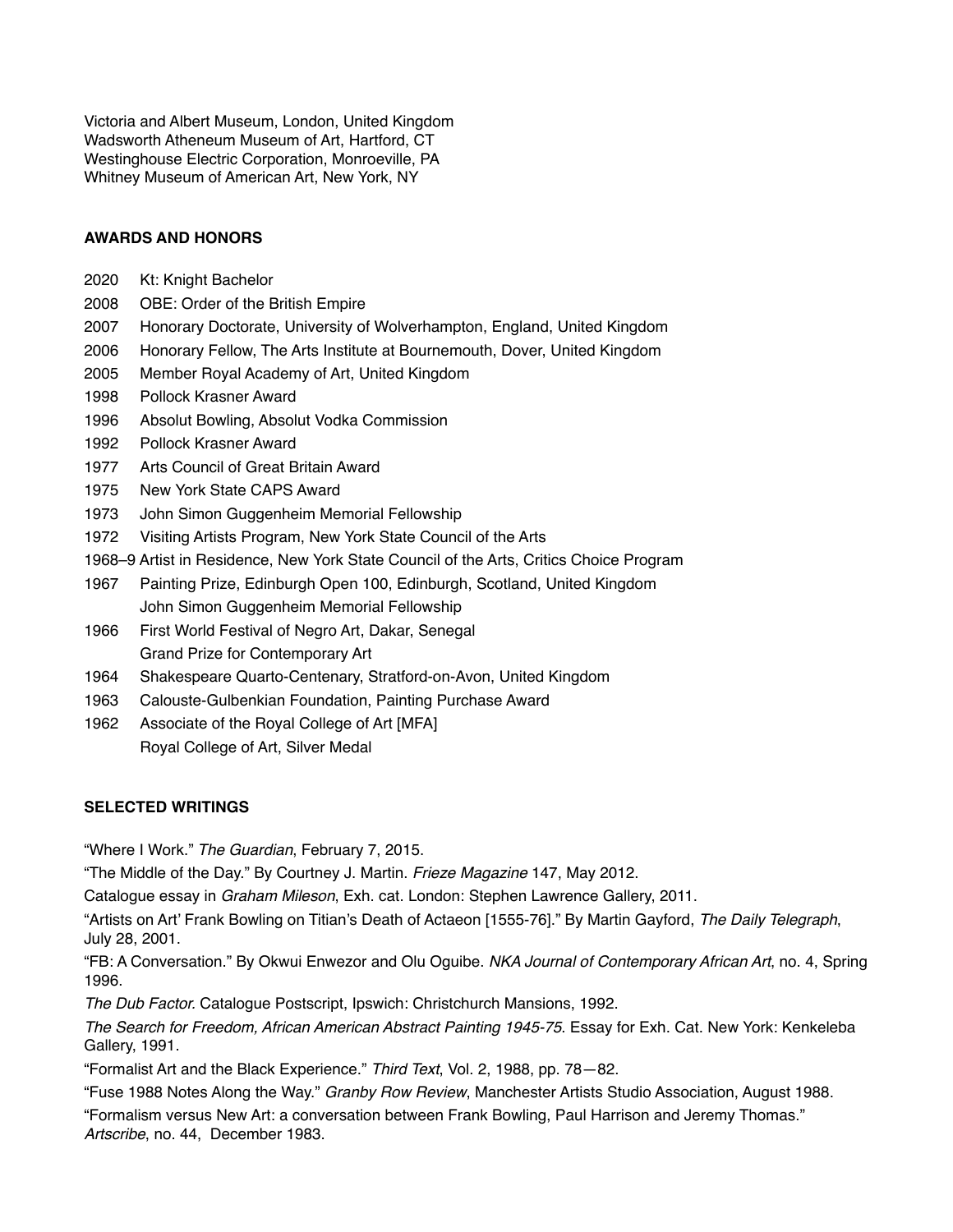"Formalism, A Selective View." *Cover 6*, Winter 1981, pp. 38—42. "Untitled." *Cover 5*, Painting, Spring / Summer 1981, pp. 48—51. "Frank Bowling and Bill Thomson: A Conversation Between Two Painters." *Art International* 20, no. 10, December 1976. "Revisions: Color and Recent Paintings." *Arts Magazine*, February 1972. "Revisions Part 2: Color and Recent Paintings,." *Arts Magazine*, March 1972. "Problems of Criticism I-II-III-IV-V-VI." *Arts Magazine*, May 1972. "It's Not Enough To Say 'Black is Beautiful'." *Arts Magazine*, April 1971. "Review: *Structure of Color* at the Whitney." *Arts Magazine*, April 1971. "If you can't draw, trace: Frank Bowling talks with Larry Rivers." *Arts Magazine*, February 1971. "Another Map Problem." *Arts Magazine*, December 1970/January 1971. "The Rupture' Ancestor Worship, Revival, Confusion or Disguise?" *Arts Magazine*, Summer 1970 . "Silence: People Die Crying When They Should Love." *Arts Magazine*, September/October 1970. "Review: Joe Overstreet exhibition at The Studio Museum in Harlem 1969/70." *Arts Magazine*, December 1969/ January 1970. Discussion on Black Art III, *Arts Magazine*, December 1969/January 1970. Letter from London, review for Anthony Caro exhibition at The Hayward Gallery, London, *Arts Magazine*, March 1969. "Discussion on Black Art I." *Arts Magazine*, April 1969. "Discussion on Black Art II." *Arts Magazine*, May 1969. "Review: Mondrian by Frank Elgar." *Arts Magazine*, April 1969. "A Shift in Perspective." *Arts Magazine*, Summer 1969.

"Review of two books on African Art." *Arts Magazine*, December 1968/January 1969.

## **SELECTED BIBLIOGRAPHY**

"9 Art Events to Attend in New York City This Week." *ARTnews*, September 4, 2018. *Afro Modern: Journeys through the Black Atlantic*. Exh. cat. London: Tate Publishing, 2010. Alley, Ronald. *Frank Bowling*. Exh. cat. London: Serpentine Gallery, 1986. Alloway, Lawrence. *5+1*, Exh. Cat. University of New York at Stony Brook, 1969. Ammirati, Domenick. "Energy/Experimentation: Black and Abstraction, 1964-1980." *ArtForum International*, 2006. Amy, Michael. "Frank Bowling at Skylight and Christiane Nienaber." *Art in America*, May 1998. Archer, Michael. *Artscribe International*, March/April 1990. "Artist of the year: The Shortlists." *Apollo*, November 15, 2019. "The Artsy Vanguard 2019." *Artsy*, September 16, 2019. Assheton, Richard. "The London Scene: Recalling 60s Soho With Bacon, Freud, & Kossoff." *The Quietus*, April 20, 2018. Axarlis, Nick. *Artrage Summer*, 1986. Bajekal, Naina. "How Artists of All Ages Keep Their Creative Spirits Alive." *Time Magazine*, February 7, 2019. Barker, Tommy. Cork Examiner, April 9th, 1988 Barnard, Imelda. "Interview with Frank Bowling." *Apollo*, June 2017. Barnett, Laura. "Frank Bowling and the politics of abstract painting." *The Guardian*, July 2012. Brady, Anna. "Object Lessons: From an Ancient Roman Mosaic to an Art Deco icon of the LGBTQ+ movement." *The Art Newspaper*, June 17, 2019.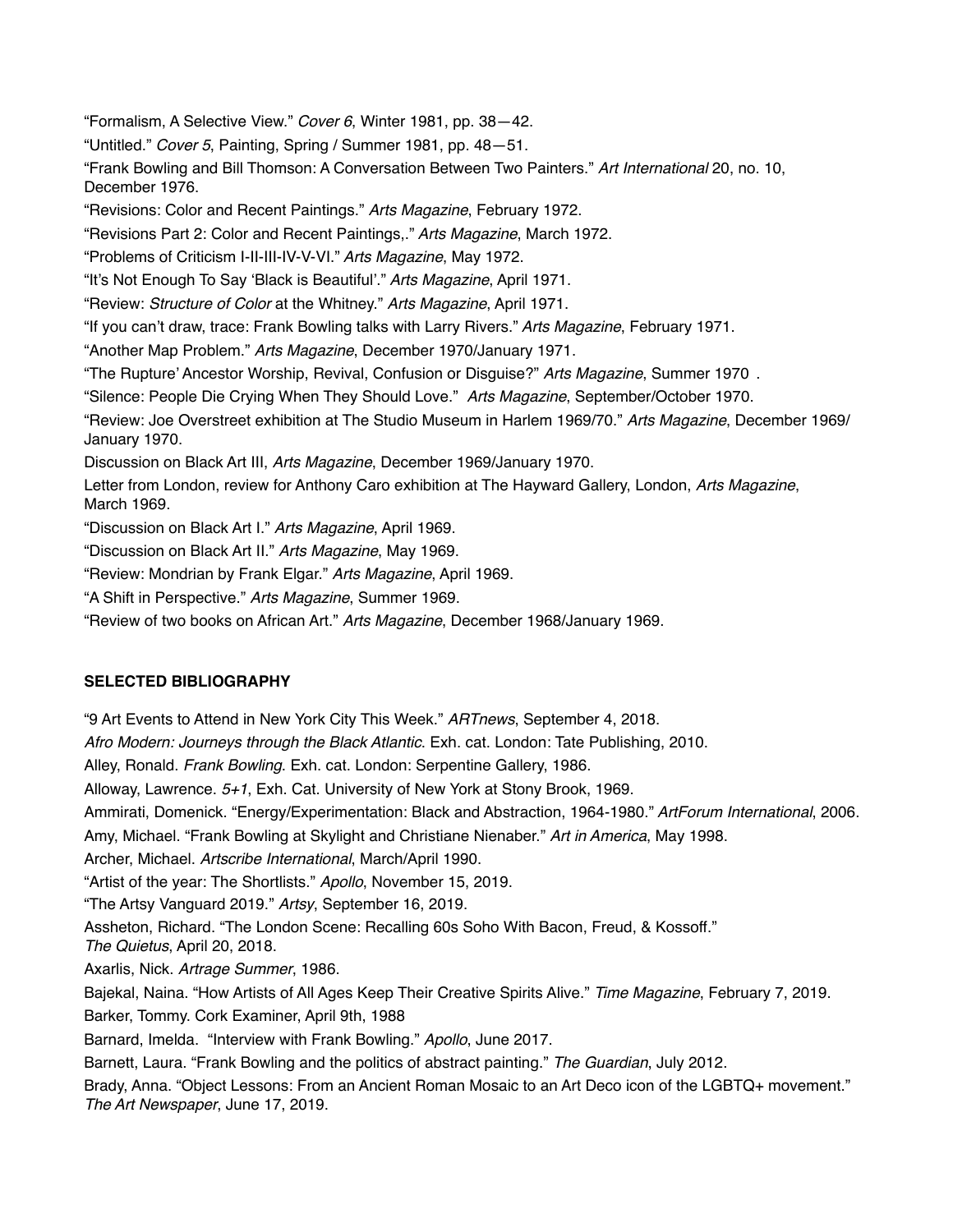Bedell, Geraldine. "Tuned in, turned on, still far out – Artists from the 60s art scene in London." The Observer, June 6, 2004.

*Big Paintings*. Exh. cat. Bournemouth, United Kingdom, 2007.

Bischoff, Dan. "A career in color." *New Jersey Sunday Star Ledger*, Spotlight Section 4, 2003.

"Black Atlantic Abstraction: Aubrey Williams and Frank Bowling." In *Discrepant Abstraction*, edited by Kobena Mercer. Cambridge: MIT Press, 2006.

Block, Annie. "Museum of Fine Arts, Houston, Extends 'Soul of a Nation: Art in the Age of Black Power.'" *Interior Design*, August 16, 2020.

Bonham-Carter, Charlotte. "Frank Bowling: Drop, Roll, Slide, Drip." *Time Out London*, July 2012.

"Bowling's Cru: Live abstract critical event." By Robin Greenwood, with John Bunker, Clifford Charles, Tim Harris, Tom Price, Marcia Scott, Ying Shen, and Jacqueline Williams. *Art Critical* video, 29:53, 30:49, 39:29, July 12, 2011.

Brown, Jonathan. "'Neglected' black artist recognized at last." *The Independent*, August 29, 2004.

Byrd, Cathy. Review "'Color Play' – Contemporary Abstractions at City Gallery East [Atlanta]." *Creative Loafing [Arts],* June 2000.

de Caires, Dennis. *Artscribe*, April/May 1986.

Campbell, Joel. "Frank Bowling's Work is Focus of New Tate Britain Exhibit." *Young Voices*, May 5, 2019.

Camper, Fred. "Frank Bowling at G.R. N'Namdi Gallery, Chicago." *Chicago Reader*, February 27, 2004.

*CAPS Painters Catalog*. Michael C. Rockefeller Arts Center Gallery, SUNY 1975.

Cascone, Sarah and Caroline Goldstein. "From Joan Mitchell's Early Works to Daniel Arsham's Dystopian Future: 45 Can't-Miss Gallery Shows in New York This September." *Artnet News*, August 30, 2018.

Childs, Charles. *Some American History*, Exh. Cat. Houston: Rice University, 1971.

Choi, Connie H. et al. *Black Refractions: Highlights From The Studio Museum in Harlem.* New York, NY: Rizzoli Electa, 2019, pp. 66—67.

Clark, Robert. *The Guardian*, July 6, 1988.

Collier, Caroline, Eddie Chambers, Martin Gayford, Mel Gooding, and Veerle Poupeye-Rammelaere. *Frank Bowling: Bowling on through the Century*. Bristol: Leicester City Gallery, 1996.

Collings, Matthew. *Artscribe*, July 1983.

\_\_\_\_\_. "Frank Bowling at Rollo Contemporary art, London." *Modern Painters*, 2006.

\_\_\_\_\_. "How painting saved Frank Bowling's life." *The Telegraph*, May 26, 2019.

Cotter, Holland. "Six American Masters – Sugar Hill Art Center, New York." *New York Times*, June 17, 2002.

\_\_\_\_\_. "Review 'Energy and Abstraction, 1964-1980.'" *The New York Times*, Friday April 7, 2006.

*Critics Choice 1968-69.* Exh. Cat. New York: Sam Hunter New York State Council on the Arts & SUNY, 1969.

Cullum, Jerry. "17 Frank Bowling's subtle acrylics." *The Atlanta Journal-Constitution*, October 1997.

\_\_\_\_\_. "African American Abstraction – Black Artists pursue universality in myriad provocative ways." *The Atlanta Journal & Constitution*. Weekend Review, June 2000.

Cyphers, Peggy. "National mid-year exhibition, a tribute to Tibor de Nagy' catalogue." *The Butler Institution of Art, Youngstown, Ohio, Arts Magazine*, 1989.

Davies, Peter. "Abstract Art in Britain Today." *Art & Artist*, 1986.

\_\_\_\_\_. *My Generation, 10 Contemporary Abstract Artists.* Southport, United Kingdom: Atkinson Art Gallery, Southport 1989.

Dawson, Jessica. "Frank Bowling at Georgetown Gallery." *Special to The Washington Post*, June 25, 2001. Desir, Dorothy. *BENDING THE GRID: Black Identity and Resistance in the art of Frank Bowling*, Newark, NJ: Aljira Center for Contemporary Art, 2003.

Desmarais, Charles. "Progress and missteps makes 2019 in Bay Area art." *Datebook*, December 10, 2019. Dorsey, John. Review "Latin America Literature and Arts, Spring." *Baltimore Sun*, February 10, 1995. Doty, Robert M. "Color, Material, Form." In *Bowling, Loving, Mohr.* Manchester: Currier Gallery, 1982.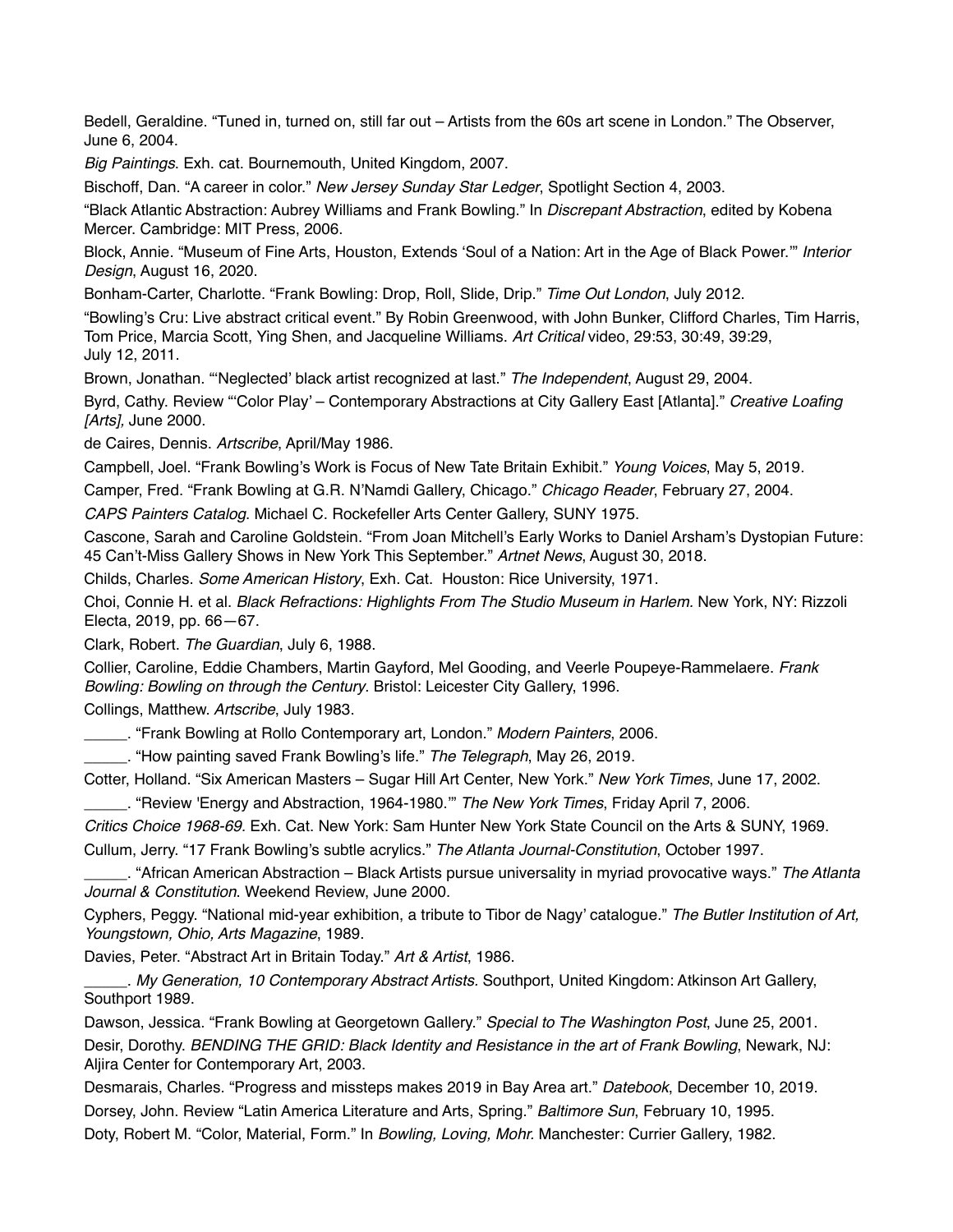\_\_\_\_\_. *Contemporary Black Artists in America*. Exh. Cat. New York: Whitney Museum of American Art, 1971.

\_\_\_\_\_. *Frank Bowling*. New York: Whitney Museum of American Art, 1971.

Dunne, Aidan. "Frank Bowling: An exemplary artist for our time." *The Irish Times*, April 10, 2018.

Durrant, Nancy. "All things bright and beautiful: Frank Bowling at Tate Britain." *The Times*, May 31, 2019.

Dyer, Richard. *Contemporary Magazine*, 2006.

Elderfield, John. *Studio International*, Summer 1975.

English, Darby. *1971: A Year in the Life of Color*. Chicago and London: The University of Chicago Press, 2016.

Evans, Hannah. "Relative Values: the artist Frank Bowling and his grandson Frederick, his web and social media manager." *The Times*, June 9, 2019.

Farago, Jason. "A Trans-Atlantic Artist, Recognized at Home, at Last." *The New York Times*, July 10, 2019. Flock, Elizabeth. "With heart and soul, this exhibit expands how we see civil rights-era America." *PBS News Hour*, April 2, 2019.

Forge, Andrew. *New Statesman*, October 1962.

*Frank Bowling / Dennis DcCaires*, Exh. cat. Georgetown, Guyana:The Umana Yana, 1989.

*Frank Bowling paintings*, Exh. cat. Winchester, UK: The Gallery at Winchester Discovery Centre, 2009.

*Frank Bowling: New White Paintings*. Exh. cat. London: Hampstead School of Art, 2016

*Frank Bowling: Right Here. Right Now*. Exh. cat. London: Chelsea College of Arts, 2015

*Frank Bowling: The Map Paintings 1967-1971*. Exh. cat. London: Hales Gallery, 2013.

*Frank Bowling: The Poured Paintings*, Exh. cat. London: Hales Gallery, 2015.

*Frank Bowling: Traingone*. Exh. cat. Stockholm: Spritmuseum, 2014.

*Frank Bowling*. Exh. cat. New York: Spanierman Modern, 2010.

"Frank Bowling's Forgotten Painting." *Artsy*, March 2013.

Fullerton, Elizabeth. "'I'm almost enjoying myself!'—Frank Bowling's six-decade journey to success." *The Guardian*, May 29, 2019.

Galton, Bridget. "Frank Bowling's New White Paintings reflects the Thames and new housing complexes." *Ham&High*, October 2016.

Garlake, Margaret. *Art Monthly*, 1988.

Gascoigne, Laura. "To be perfectly Frank." *Royal Academy of Arts Magazine* no. 90 (Spring 2006). Gayford, Martin. *The Daily Telegraph*, July 15, 1992.

\_\_\_\_\_. *The Sunday Telegraph*, August 18, 1991.

\_\_\_\_\_. *The Sunday Telegraph*, January 5, 1997.

Gerlis, Melanie. "Highlights from the 50th edition of Art Basel." *Apollo Magazine*, June 6, 2019.

Gleadell, Colin. "Art Market News." The Telegraph, October 2013.

\_\_\_\_\_. "From Windrush, via New York and back again: black British artists finally enjoy recognition at home." *The Telegraph*, May 7, 2019.

\_\_\_\_\_. "Late Picasso Works save an Otherwise Lackluster \$46 Million Impressionist and Modern Art Sale at Christie's London." *Artnet News*, June 18, 2019.

Glentzer, Molly. "Review: MFAH's 'Soul of a Nation' is a dose of heaven." *Houston Chronicle*, July 2, 2020.

Glueck, Grace. "Frank Bowling at Heidi Cho Gallery, N.Y." *The New York Times*, November 5, 2004.

\_\_\_\_\_. *The New York Times*, June 1983.

Godfrey, Mark. "Reciprocal Gestures: Melvin Edwards and Frank Bowling in Dallas." *ArtForum*, May 2015.

Golledge, Rob. "Previously unseen Frank Bowling painting unveiled ahead of the Tate Britain's retrospective on the artist." *Evening Standard*, May 30, 2019.

Gooding, Mel. "Coffee Break: Frank Bowling RA." *RA Magazine*, July 2012.

\_\_\_\_\_. *Frank Bowling*. 2011. London: Royal Academy of Arts, 2015.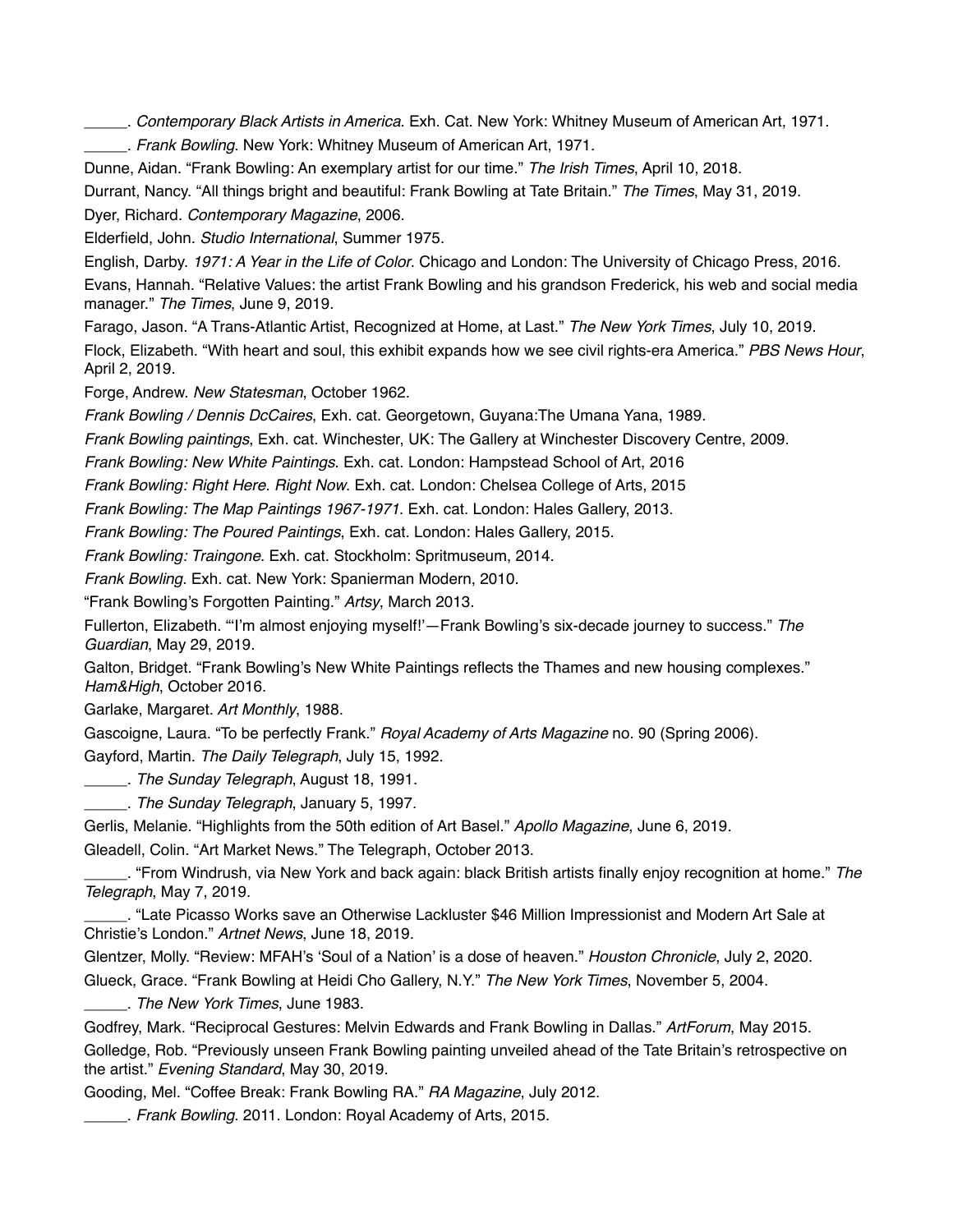\_\_\_\_\_. "Soundings towards the definition of an Individual Talent." In *"'The Other Story' Afro- Asian Artists in Post War Britain.* Exh. cat. London: Hayward Gallery, 1989.

\_\_\_\_\_. *Art Monthly*, March 1986.

\_\_\_\_\_. "Grace Abounding," *Third Text* 31 (Summer 1995).

Greenwood, Robin and Martin Gayford. *Pond Life and Other Paintings. New Work by Frank Bowling.* Exh. cat. London: Poussin Gallery, 2008.

Greenwood, Robin. "The Poured Paintings—Frank Bowling at the Tate 2012." *Abstract Critical* video, 18:35, August 2012.

Gronlund, Melissa. "Frank Bowling: beyond an expression of identity." *The National*, October 20, 2018.

Gulliver, John. "Strange enigma of abstract artist Frank Bowling." *Camden New Journal*, June 6, 2019.

Haight, Catherine. "5 Museum Curators Share The Artwork They've Missed The Most." The Artery, WBUR, July 15, 2020.

Halasz, Piri. "The Ultimate Proof of his Freedom: Frank Bowling's abstract painting." *artcritical*, October 2010.

\_\_\_\_\_. *[An Appropriate Distance] From The Mayor's Doorstep*, 1998.

\_\_\_\_\_. *[An Appropriate Distance] From The Mayor's Doorstep* no. 29, 2000.

\_\_\_\_\_. *[An Appropriate Distance] From The Mayor's Doorstep* no. 42, October 15, 2002.

\_\_\_\_\_. *[An Appropriate Distance] From The Mayor's Doorstep* no. 71, December 1, 2006.

\_\_\_\_\_. *[An Appropriate Distance] From The Mayor's Doorstep* no. 34, July 15, 2001.

\_\_\_\_\_. *[An Appropriate Distance] From The Mayor's Doorstep* no. 50, December 1, 2003.

\_\_\_\_\_. *[An Appropriate Distance] From The Mayor's Doorstep* no. 49, October 15, 2003.

\_\_\_\_\_. *[An Appropriate Distance] From The Mayor's Doorstep* no. 7, October 15, 1997.

Hallet, Florence. "Best of 2019: Visual Arts." *The Arts Desk*, December 31, 2019.

Halperin, Julia and Pac Pobric. "It's never too late... to build a market." *The Art Newspaper*, April 2013.

Hazlewood, Carl E. Exhibition Series, The Skylight Gallery, Center for Arts & Culture, Brooklyn, NY, 1997.

Hazlewood, Carl. *NKA/Journal of Contemporary African Art,* Fall/Winter 2002.

\_\_\_\_\_. *NKA/Journal of Contemporary African Art,* Fall/Winter 1994.

Henry, Gerrit. *Art in America*, October 1986.

Hines, Winston. "'Answer? The Question' – Bowling 'Em! Over," 1998.

Hoyland, John. *Hayward Annual*. Exh. Cat. London: Hayward Gallery, 1980.

Hubbard, Sue. "Frank Bowling: In the Presence Of A Significant Painter." *Artlyst*, June 2, 2019.

Hunt, Ian. *Art Monthly*, 1996.

Huxley, Paul. *Exhibition Road Painters at the RoyalCollege of Art*, London: Royal College of Art, 1988.

*I'll Make Me A World*, PBS documentary. Picture featured: *Where is Lucienne?* (1971) 1999.

"Images of a Lifetime." *Modern Painters*, Winter 1999.

Jaggi, Maya. "Frank Bowling: the British-Guyanese artist on his 60-year transatlantic career." *Financial Times*, May 24, 2019.

\_\_\_\_\_. " "The weight of colour." *The Guardian*, February 2007.

Jennings, Corrine. *A /Cross currents, synthesis in African American Abstract Painting*, Exh. cat. Dakar, Senegal: Dakar Biennale.

\_\_\_\_\_. *The Search for Freedom, [African American Abstract Painting 1945-75].* New York: Kenkeleba, New York, 1991.

Jhala, Kabir and Anna Brady. "Object Lessons: From Lucian Freud's tender portrait of a friend to El Lissitzky's pivotal self-portrait." *The Art Newspaper*, March 4, 2019.

Jonathan Gilmore, "Frank Bowling at Aljira, a Center for Contemporary Art and Skoto." *Art in America*, March 2004.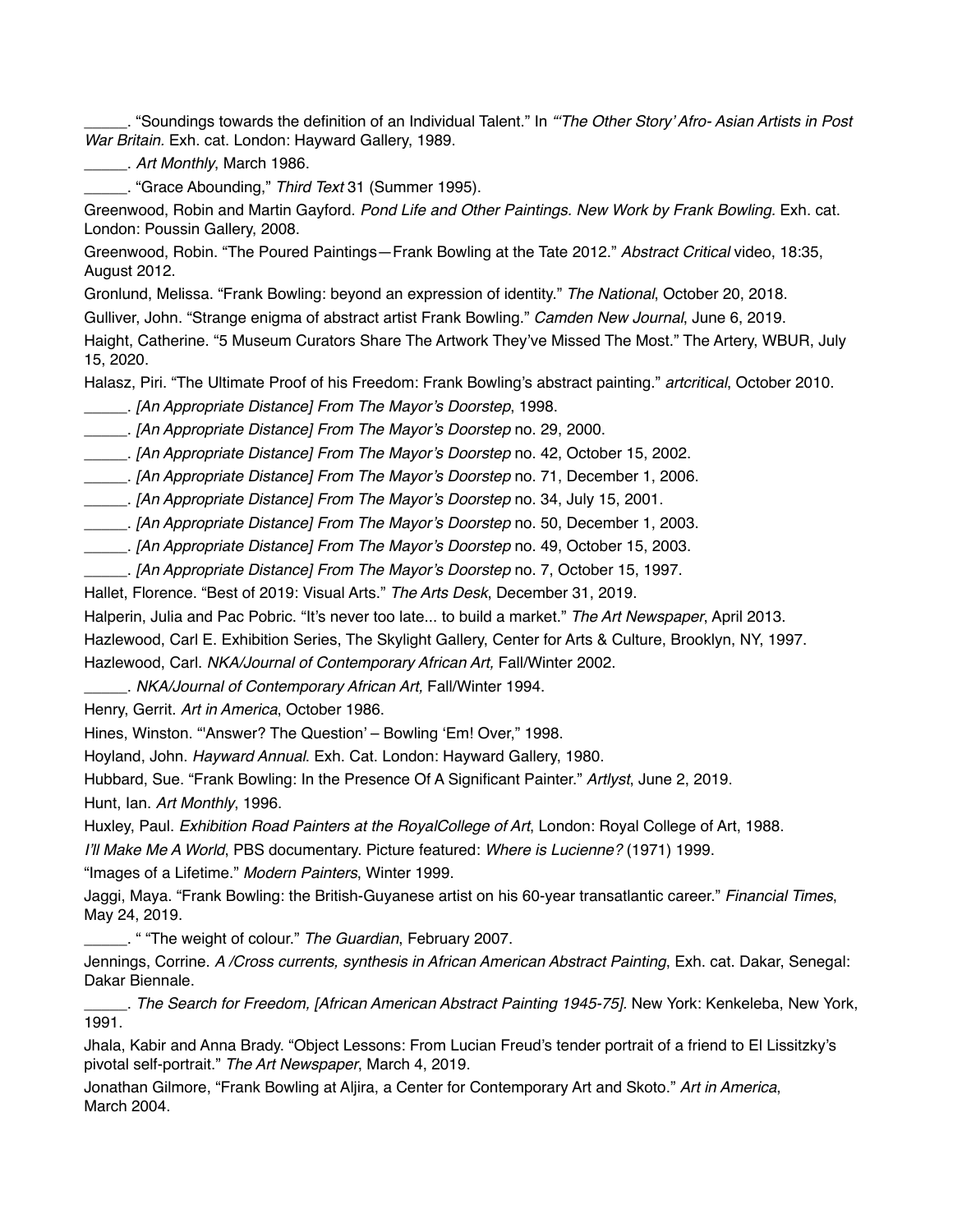Jones, Jonathan. "Apocalyptic visions from a shunned giant of British art—Frank Bowling review." *The Guardian*, May 30, 2019.

Judah, Hettie. "Frank Bowling at Tate Britain: 'The effect is, frankly, emotional." *iNews*, June 10, 2019.

Kane, Ashleigh. "Art shows to leave the house for this month." *Dazed*, June 20, 2019.

Kardon, Janet. *Artists' Maps.* Exh. Cat. Philadelphia: Philadelphia College of Art, 1977.

Keefe, Alexander. "Frank Bowling: Marc Selwyn Fine Art." *ArtForum*, January 2016.

Khan, Tabish. "14 Exhibitions That'll Blow You Away This Summer." *Londonist*, June 20, 2019.

\_\_\_\_\_. "The Top 7 Art Exhibitions to see in London in August." *FAD Magazine*, August 4, 2019.

Kpade, Sabo. "Frank Bowling at London's Tate Modern." *The Guardian Nigeria News*, July 28, 2019.

Kramer, Hilton. *New York Times*, December 1973.

Kreimer, Julian. *Art in America*, April 2007.

Lane, Jack. *The Russell Coates Modern Artists Exhibition*, Exh. Cat. Bournemouth: Russell Coates Art Gallery & Museum, 1979.

Llyod-Smith, Harriet. "Frank Bowling cements his status as a modern master with Tate Britain retrospective." *Wallpaper*, June 6, 2019.

Locke, Donald. "Master Colorist[subdued]," *Creative Loafing*, October 25, 1997.

Lynton, Norbet. *Art International*, December 1962.

Macpherson, Amy. "10 minutes with… Frank Bowling RA." *RA Blog*, September, 2014.

Mair, John. "Guyanese artist Frank Bowling part of major Tate exhibition in London." *Guyana Stabroek News*, July 21, 2004.

Malby, Poppy. "Frank Bowling on the most random object that has ended up in his paintings." *GQ Magazine*, August 4, 2019.

Martin, Courtney J., ed. *Four Generations: The Joyner/Giuffrida Collection of Abstract Art*. New York: Gregory R. Miller & Co., 2016.

\_\_\_\_\_. "The Middle of the Day." *Frieze*, May 2012.

Masheck, Joseph. *Artforum*, February 1974.

McCabe, Cynthia Jaffe. *The Golden Door, Artists Immigrants of America 1876-1976*, Exh. Cat. Washington DC: Hirshhorn Museum & Sculpture Garden, 1976.

Mercer, Kobena. "Frank Bowling Map Paintings." In *FAULTLINES : Contemporary African Art and Shifting Landscapes*, edited by Gilane Tawadrps and Sarah Campbell. London, United Kingdom: Iniva, 2003.

Micchelli, Thomas. "The Colors of the Sixties." *Hyperallergic*, April 6, 2018.

Michalska, Julia and Amah-Rose Abrams. "'Not good enough': Oscar Murillo criticises Tate over Frank Bowling exhibition." *The Art Newspaper*, June 5, 2019.

Miller, Nicole. "Frank Bowling: *Make It New*." *The Brooklyn Rail*, November 1, 2018.

Nawrocki, Dennis Alan. "Shining Through, Frank Bowling paints light." *Detroit Metro Times*, December 7, 2005.

Nicholson, Julia. *Caribbean Expressions.* Exh. cat. Leicester, United Kingdom: Leicester Museum, 1986.

Nonn, Thomas. *Variations in Matter Painting*. Exh. cat. New York: Anita Shapolsky Gallery, 1987.

Oldham, Alison. "Abstraction gets the needle." *H & H Series*, April 7, 2006

Packer, William. *The British Art Show*, Exh. Cat. Sheffield, United Kingdom: The Mappin Art Gallery, 1979.

Pagel, David. "Frank Bowling at Marc Selwyn Fine Art: Discipline meets delight." *Los Angeles Times*, September 2015.

Patel, Alpesh Kantilal. "Gauging the Potential of Abstraction at Art Basel Miami Beach." *Hyperallergic*, December 6, 2019.

Pes, Javier. "After Decades of 'Appalling' Institutional Neglect, Museums Are Now Clamoring for Artist Frank Bowling's Work." *Artnet News*, June 11, 2019.

Pyle, Hilary. *The Irish Times*, September 7, 1988.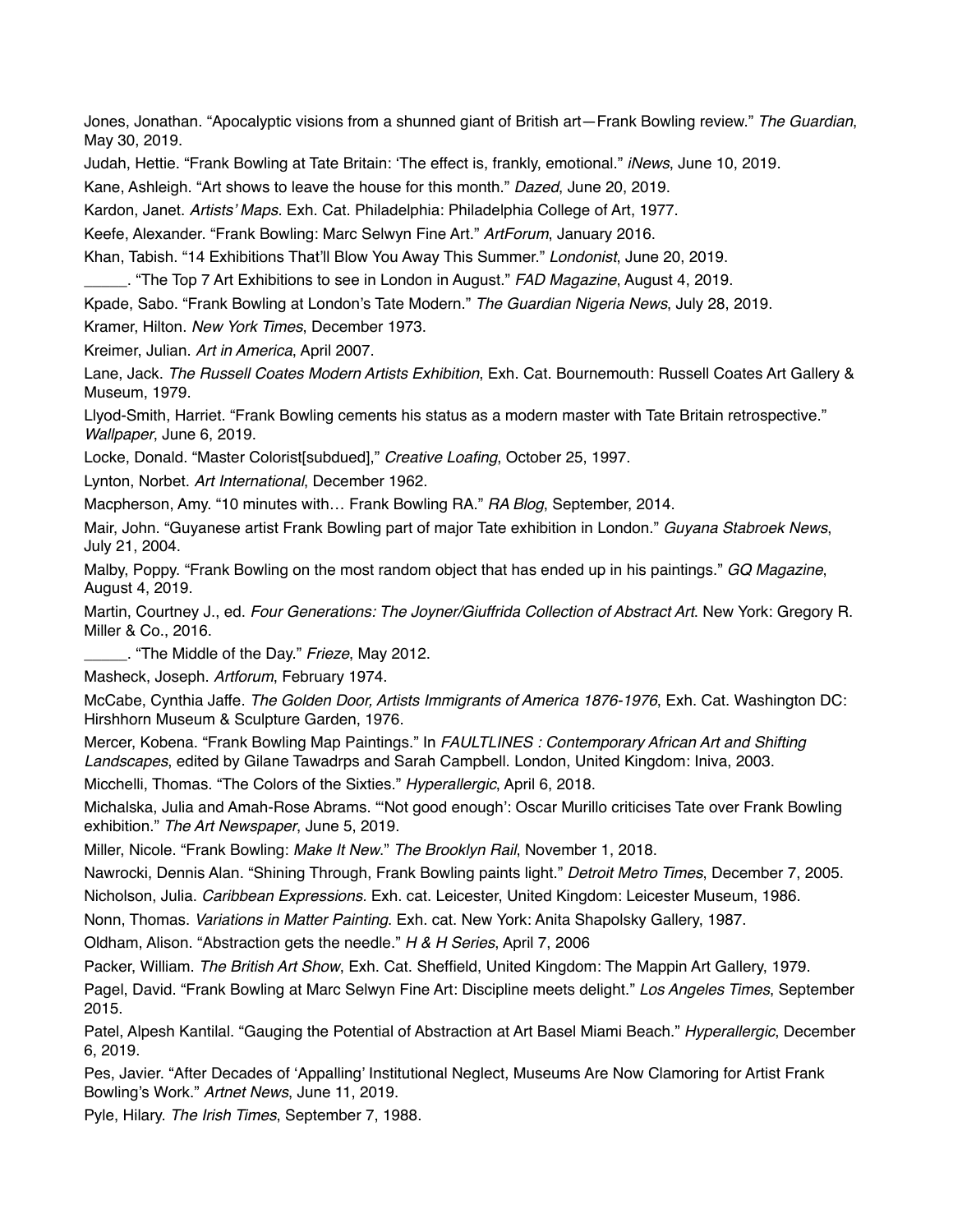Raynor, Vivien. *The New York Times*, May 1986.

Regan, Sheila. "Art in Bloom and more." *Southwest Journal*, April 3, 2019.

Reyburn, Scott. "A Landmark Achievement for a Painting by a Woman, Upstaged by a Man." *The New York Times*, October 12, 2018.

Richards, Spencer A. Catalogue essays: "Contemporary Masters." 1997.

\_\_\_\_\_. *Frank Bowling 4 Decades with Color*. Lancaster, PA: Phillips Museum of Art, Franklin & Marshall College, 2004.

\_\_\_\_\_. *Frank Bowling RA Full of Light*, Chicago, Detroit, New York: G.R.N'Namdi Galleries, 2006.

Rickey, Carrie. *Artforum*, September 1977.

Robertson, Bryan, John Russell, and Lord Snowdon. *Private View*. Edinburgh: Thomas Nelson Publishing, 1964. Rodney, Seph. "Gathering the work of Guyanese artists far from home." *Hyperallergic*, September 2016.

Ross, Gregory. Review "Time and Object: Black Abstractions, Exhibition at CCNY." *New York Amsterdam News Space*, 1997.

Sack, Emily. "Journeys & Location: Frank Bowling RA, ROLLO Contemporary Art, London." *Aesthetica*, May 2011. Searle, Adrian and Jonathan Jones. "Top 20 art exhibitions in 2019." *The Guardian*, December 15, 2019.

Seidel, Frederick L. *Frank Bowling Selected Paintings 1967-77.* Exh. Cat. London, United Kingdom: Acme Gallery, 1977.

Seigel, Jeanne. *Art International*, May 1975.

Sheets, Hilarie M. "Discovered after 70, Black Artists Find Success, Too, Has Its Price." *The New York Times*, March 23, 2019.

Siegel, Katy, ed. *"The heroine Paint" After Frankenthaler*. Exh. cat. New York: Gagosian Gallery, 2015, p. 132.

Sims, Lowery S. *Contemporary Caribbean Artists… African Expressions.* Exh. cat. New York: Bronx Museum,1979.

Small, Zachary. "Historical Memory Haunts Frank Bowling's New Paintings." *Hyperallergic*, October 1, 2018. Smith, Roberta. "At 7 Art Galleries, the Ecstatic Flow of Paint and the Stories It Can Tell." *The New York Times*, September 27, 2018.

Sooke, Alastair. "Frank Bowling, Tate Britain, review: how did we miss this master for so long?" *The Telegraph*, May 31, 2019.

"Spring Preview: The Most Promising Museum Shows and Biennials Around the World." *ArtNews*, March 4, 2019. Steer, Emily. "5 Questions with Frank Bowling." *Elephant Magazine*, January 2017.

Sylvester, David. *New Statesman*, April 1962 .

Tancock, John. *Frank Bowling.* Exh. Cat. New York: Center for Inter-American Relations, 1973.

Tatransky, Valentin. *Arts Magazine*, September 1983.

\_\_\_\_\_. *Some Remarks about Bowling's art.* London, United Kingdom: Greenwich Citizens Gallery, 1991. Valentine, Victoria L. "Auction Results: A review of African American Art Featured in Sotheby's Fall 2017 Contemporary Auctions—Several Never Exhibited, Unseen for Decades." *Culture Type*, March 4, 2018.

\_\_\_\_\_. "Latest News in African American Art: Guggenheim Hires First Black Curator and Names Hugo Boss Prize Finalists, de Young Museum Acquires Frank Bowling Painting." *Culture Type*, November 19, 2019.

\_\_\_\_\_."Scenes From Frieze New York: A Look at African American Art Throughout the Fair." *Culture Type*, May 3, 2019.

\_\_\_\_\_. "'Soul of a Nation' Opens in New York Where Many of the Exhibition Artists Were Active During the Civil Rights, Black Power Eras." *Culture Type*, September 14, 2018.

\_\_\_\_\_. "Six Decades of Color: First Major Retrospective of Frank Bowling Opens at Tate Britain in London." *Culture Type*, June 1, 2019.

\_\_\_\_\_. "The Year Ahead in African American Art: What to Look Forward to in 2019." *Culture Type*, January 24, 2019.